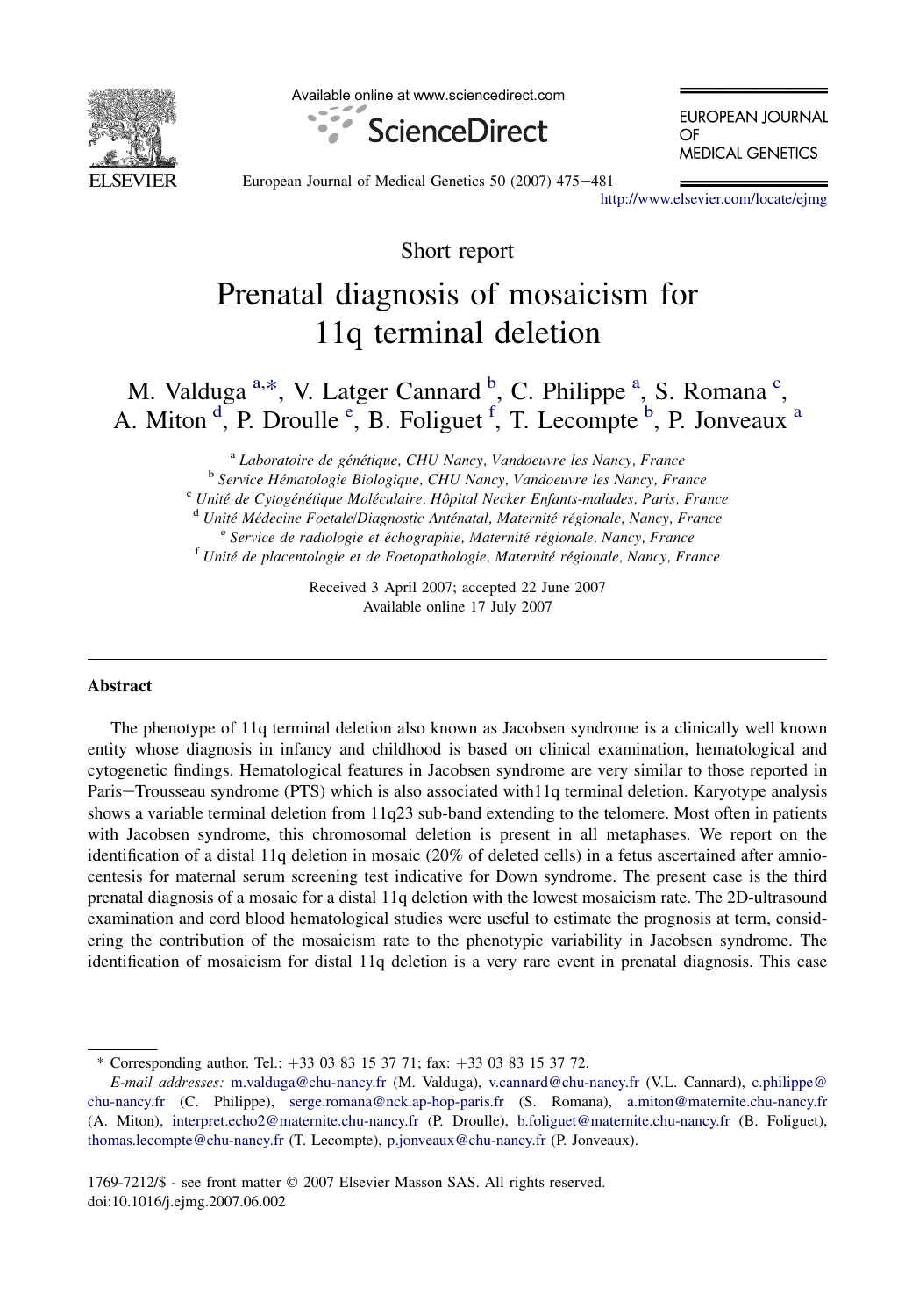illustrates the complexity in genetic counselling for prenatally ascertained partial monosomy 11qter in mosaic.

© 2007 Elsevier Masson SAS. All rights reserved.

Keywords: 11qter deletion mosaicism; Prenatal diagnosis; Jacobsen syndrome; Paris-Trousseau syndrome

# 1. Introduction

Jacobsen syndrome, or distal deletion of the long arm of chromosome 11 (OMIM#147791), is a rare but clinically well known entity [\[9,11,20\]](#page-6-0) and has an incidence of approximately 1 in 100 000 births. Patients usually have visible deletions based on karyotype analysis: the breakpoint arises typically in 11q23.3 sub-band but can be located in 11q24 or 11q25 with deletions extending to the telomere  $[15]$ . Most frequently  $(85\%)$ , this deletion appears de novo. Other cases are the result of malsegregation from balanced parental rearrangements; in some patients Jacobsen syndrome is associated with a de novo chromosomal event as ring chromosome 11 [\[6\].](#page-6-0) There is a broad clinical spectrum of Jacobsen syndrome. Clinical manifestations can include developmental delay, psychomotor retardation, short stature, craniofacial features (trigonocephaly, hypertelorism, broad and flat nasal bridge, carp-shaped mouth with thin upper lip, low-set malformed ears), congenital heart defects (hypoplastic left heart syndrome, membranous ventricular septal defect, aortic arch defects), genitourinary anomalies, pyloric stenosis, ocular malformations (ptosis, colobomas, cataracts, glaucoma, strabismus, telecanthus), limb anomalies (talipes equinovarus, clino- or camptodactyly, syndactyly), recurrent infectious episodes and thrombocytopenia or pancytopenia. Hematological features in PTS include thrombocytopenia with or without pancytopenia and platelet abnormalities [\[2,7\]](#page-6-0). Favier et al. [\[8\]](#page-6-0) noted clinical, hematological and cytogenetic similarities between Jacobsen syndrome and PTS. They concluded that there is clearly a clinical overlap between these two syndromes, which are both associated with 11q terminal deletion. In the PTS, hemizygous deletion of the monoallelic expressed FLI1 gene contributes to the hematopoietic defects. The majority of Jacobsen syndrome affected cases were reported in infancy and childhood, however 14 affected fetuses were described with different pregnancy outcomes [\[4\].](#page-6-0) Only two cases of prenatally diagnosed 11q terminal deletion mosaicism are described in the literature [\[3,16\]](#page-6-0). In the present study, we report on a fetus with 11q terminal deletion mosaicism. The fetus presented with minor clinical features of Jacobsen syndrome after second trimester ultrasound examination but very suggestive hematological anomalies on cord blood.

#### 2. Patients and methods

# 2.1. Case report

A 37-year-old primigravid woman underwent amniocentesis at 21 weeks' gestation because of a serum screening test positive for Down syndrome (1/78 for a normal test at 1/250) without ultrasound anomalies at the first examination. At 14.4 weeks' gestation, the maternal blood screening test showed a serum alpha-fetoprotein level of 0.66 multiples of the median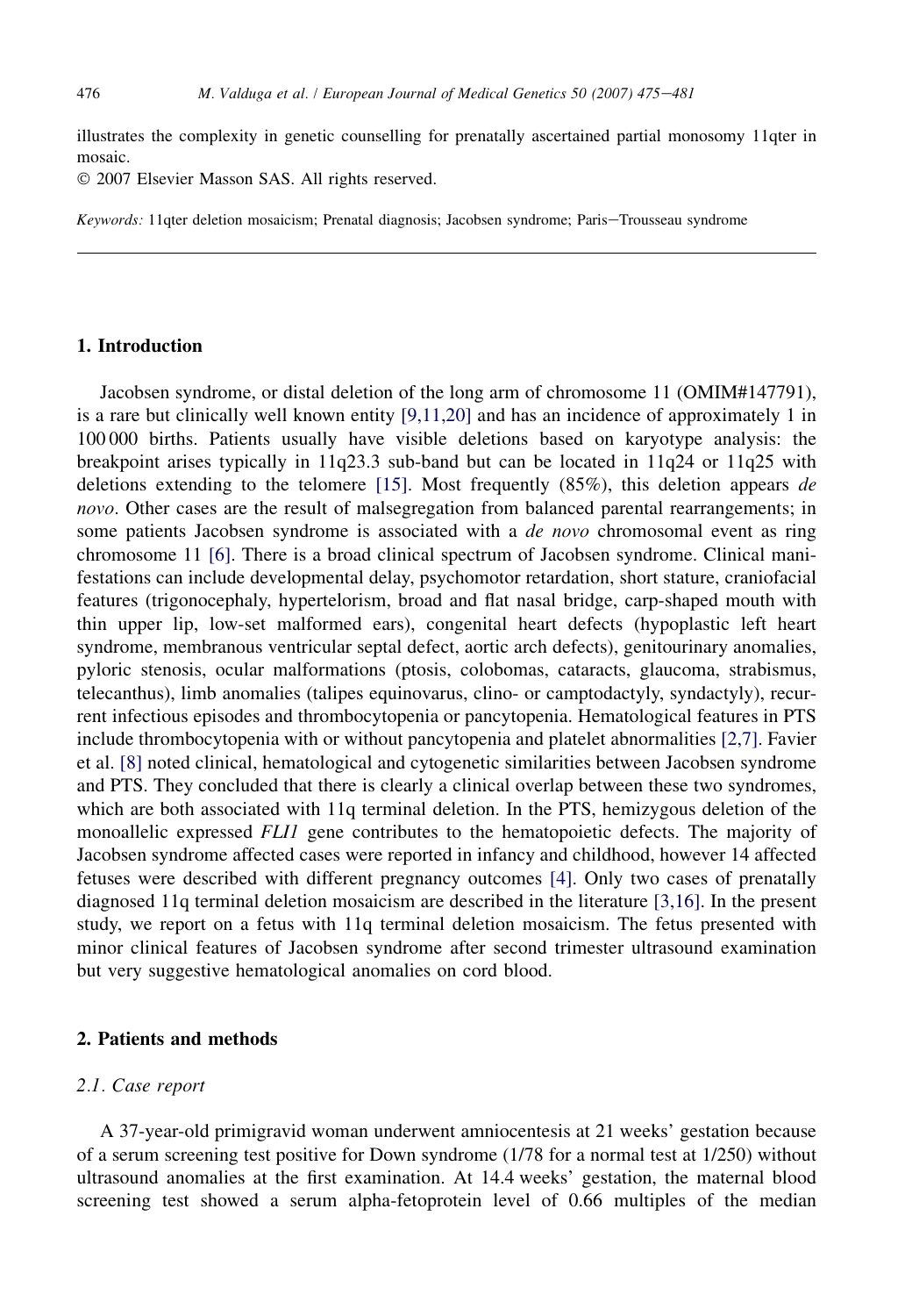(MoM) and a serum b-human chorionic gonadotrophin level of 1.52 MoM. Amniocentesis was performed at 21 weeks' gestation for foetal karyotype analysis. There was no family history of congenital malformations.

## 2.2. Cytogenetic and FISH analysis

Cytogenetic studies were performed on amniotic fluid and cord blood cell cultures by conventional G-banding at 400-band level. FISH analysis were performed on fetal slides with 11p spectrum orange (red) and 11q spectrum green (green) subtelomeric probes (Cytocell, Co, UK) according to the manufacturer's recommendations and with a spectrum orange (red) probe specific for FLI1 gene (BAC RP11-138K22) located in 11q24.3. Slides were analysed using Zeiss Axioplan 2 and Axioskop 2 microscopes (Zeiss, Jena, Germany) with the IKAROS and ISIS Metasystems digital imaging systems (Metasystems, Altlussheim, Germany).

# 2.3. Hematological analysis

Platelet count was assessed on Advia 2120 (Bayer) automate. Slides of peripheral blood were stained with May–Grünwald–Giemsa for light microscopy analysis  $(\times 100)$ .

# 2.4. DNA analysis

The mosaicism rate for the terminal 11q deletion was assessed by semi-quantitative fluorescent PCR with 17 short tandem repeat markers (D11S1356, D11S4104, D11S4129, D11S924, D11S1299, D11S4132, D11S994, D11S4089, D11S4107, D11S1899, D11S4167, D11S1345, D11S1336, D11S488, D11S4144, D11S4167 and D11S934) located in the 11q23.3-q24.2 region ([http://genome.ucsc.edu\)](http://genome.ucsc.edu). PCRs were performed on total genomic DNA extracted from cultured amniotic cells with the Nucleon BACC3 kit (Amersham Life Technologies) according to the manufacturer's protocol. The PCR consisted of an initial denaturation at 95 °C for 7 min, followed by 24 cycles (95 °C for 30 s, 55 °C for 30 s, 72 °C for 30 s) and ended by a 7 min extension at  $72^{\circ}$  C. Fluorescent PCR products were separated by capillary electrophoresis on an ABI prism 310 genetic analyser (Applied Biosystems). For heterozygous markers, peak areas were compared thanks to Genescan 3.1 and Genotyper 2.5 softwares.

## 3. Results

The first amniocentesis allowed the characterization of a mosaic karyotype: 46,XY[16]/  $46, XY, del(11)(q23)[3]$ . A second amniocentesis was realized at 24 week's gestation: 7 out of 36 colonies showed the same 11q terminal deletion extending from the 11q23 sub-band to the telomere ([Fig. 1](#page-3-0)A). Fluorescence in situ hybridization (FISH) studies with 11q subtelomeric probe ([Fig. 1B](#page-3-0)) but also with a probe specific for the FLI1 gene (RP11-138K22; [Fig. 1C](#page-3-0)) confirmed the mosaic deletion with a mosaicism rate at 20%. Parental karyotypes were normal. Cytogenetic analysis (fetal karyotype and FISH) were also performed on cord blood at 24 week's gestation and showed the same mosaicism deletion rate.

2D-ultrasound examination at 25 weeks' gestation was performed to search for typical or minor signs of Jacobsen syndrome. This examination showed a light increased amount of amniotic fluid (amniotic fluid index: 280) and a single male fetus. The fetal biometry included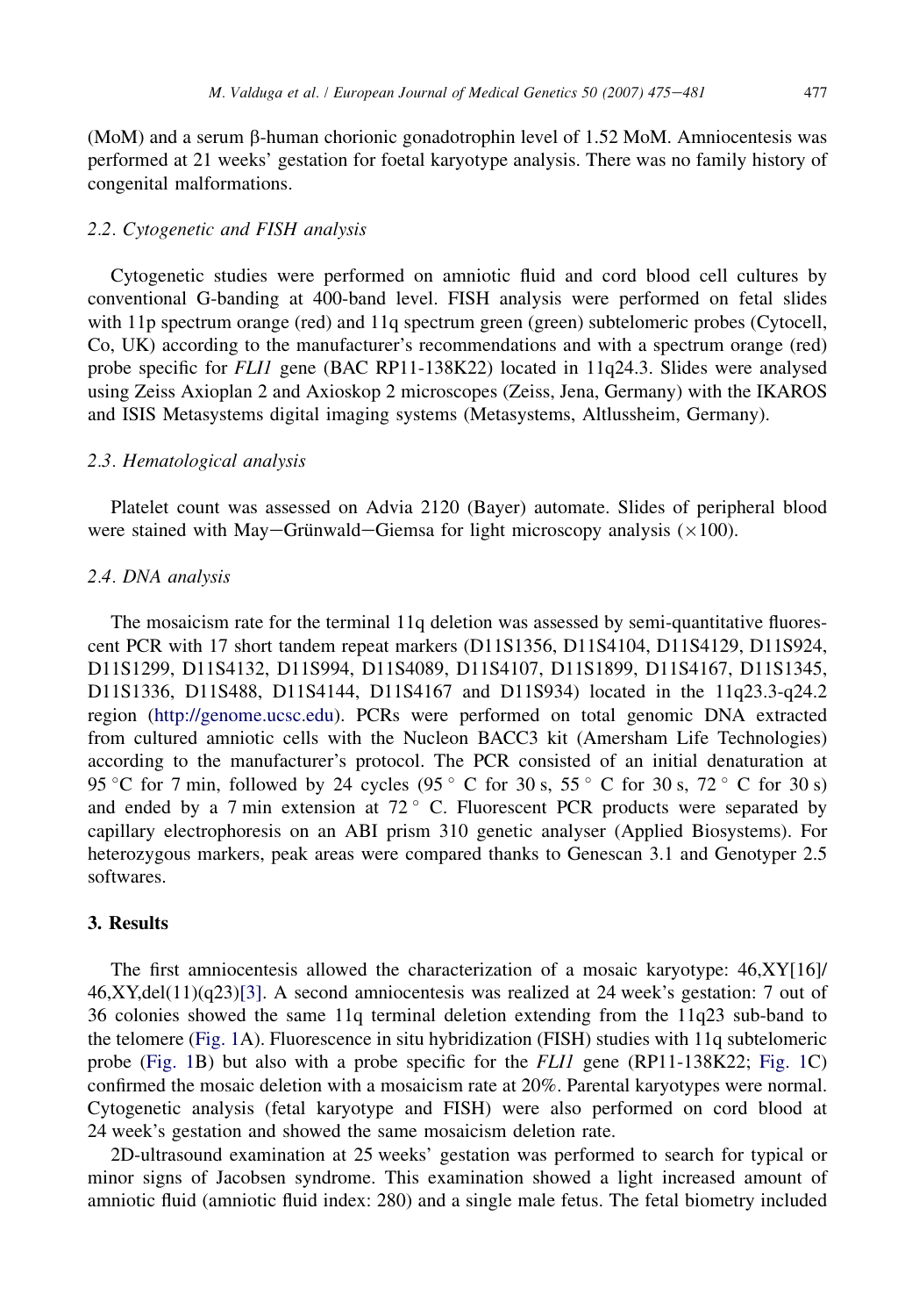<span id="page-3-0"></span>

Fig. 1. Cytogenetic and fluorescence in situ hybridization analysis. (A) G-banded chromosome 11 pairs from cultured amniocytes showing the sub-band 11q23 deletion. The deleted chromosome is shown on the right. (B) FISH with subtelomeric 11q (arrow) and 11p (arrow head) probes (Cytocell) showing the deleted chromosome on amniotic cells. (C) FISH with specific probe for FLI1 (RP11-138K22, arrow). The arrow heads show control spots located in 11q14.2 (BAC RP11-589K11).

a relative macrocephaly (PC/PA =  $1,25$ ; > 95th centile) with normal cephalic index (0.79) and normal binocular diameter. The sonographic findings revealed prominent forehead with tight of the metopic suture, open fronto-nasal angle and parieto-frontal overlapping without trigonocephalic head shape or craniostenosis. The internal organs were unremarkable except minor bilateral pyelectasis and a relative small stomach size.

Umbilical cord blood sampling was performed simultaneously at the second amniocentesis in order to look for the chromosomal abnormality on a second tissue and to search for signs in favour of PTS, i.e. thrombocytopenia and/or typical platelets anomalies. A platelet count did not show thrombocytopenia (292 G/L) but morphological blood smear examination showed some large platelets  $(3-4\%)$  (Fig. 2A) and platelets with giant alpha granule  $(2\%)$  (Fig. 2B) identical to PTS. After further counselling, the parents elected to terminate the pregnancy at 31.5 week's gestation.

Post-mortem examination showed a male fetus with normal digits and limbs who weighted 1360 g and measured 40.5 cm in length. The fetus manifested no true facial dysmorphy, a dolichocephaly [\(Fig. 3](#page-4-0)A) and mild bilateral dilated ureters [\(Fig. 3B](#page-4-0)). No abnormalities of the cardiovascular, central nervous, and gastrointestinal systems were found.



Fig. 2. Hematological analysis on MGG cord blood cells,  $\times 100$ . (A) Large platelet marked by an arrow. (B) Platelet with giant alpha granule marked by an arrow.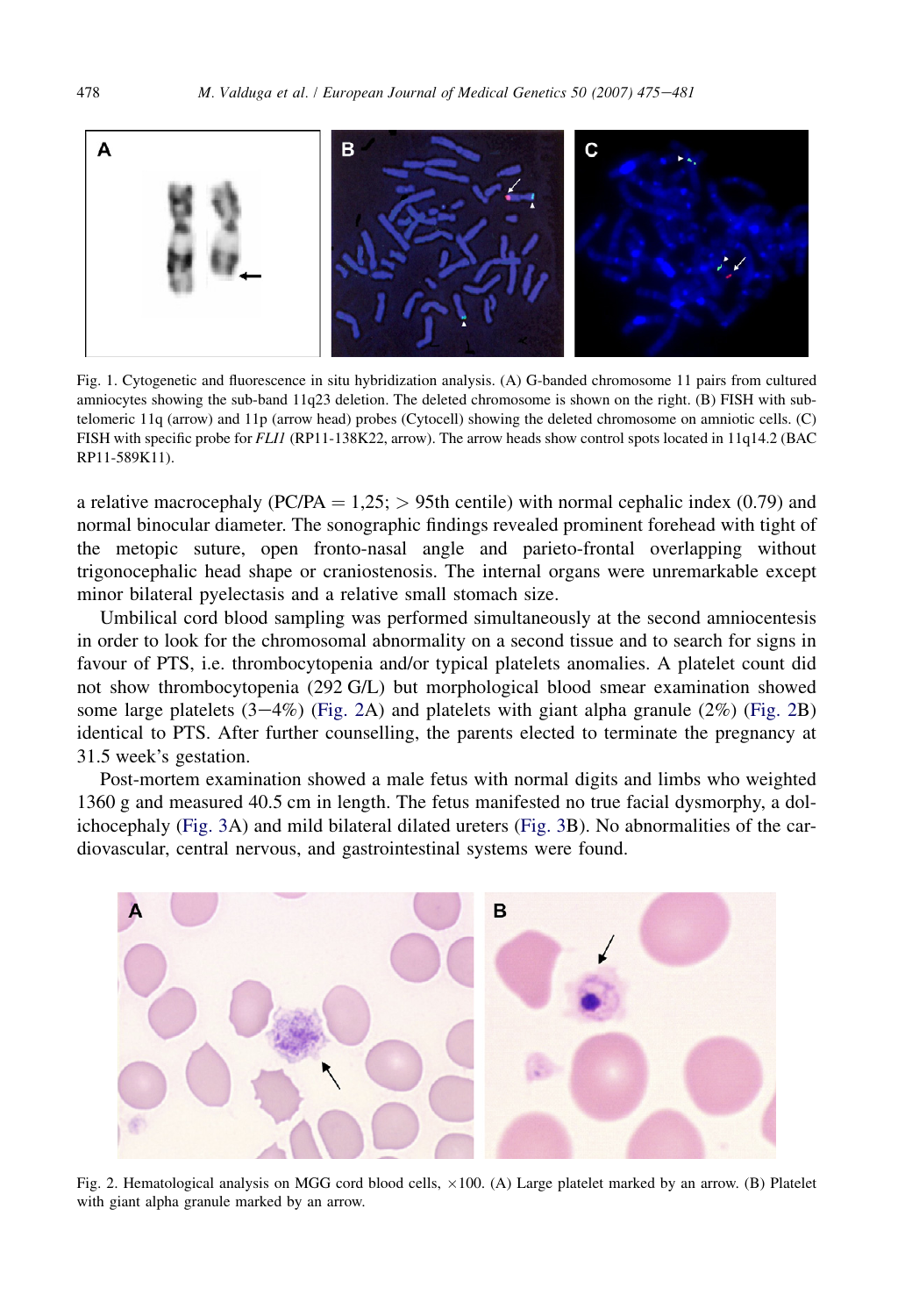<span id="page-4-0"></span>

Fig. 3. Fetopathologic examination at 31.5 weeks gestation. (A) Dolichocephaly. (B) Distended ureters marked by arrows.

## 4. Discussion

Jacobsen syndrome is a well known contiguous gene syndrome resulting from 11q23.3-qter deletion. The human reference genome at the National Center for Biotechnology Information (NCBI build 36.2) [\(http://www.ncbi.nlm.nih.gov\)](http://www.ncbi.nlm.nih.gov) reports the localization of a total of 248 genes in this chromosomal region. Clinical signs of Jacobsen syndrome can include Paris-Trousseau type of thrombocytopenia if the deletion extends to 11q23. If the diagnosis of Jacobsen syndrome is easily established in infancy and childhood, it is more difficult to recognize this pathology prenatally without any family history of chromosome 11 rearrangement. Surprisingly, the present case was identified on fetal karyotype because of a serum screening test positive for Down syndrome.

To our knowledge, only two prenatal diagnosis of mosaicism for 11qter deletion have been reported in the literature [\[3,16\]](#page-6-0). Bui et al. [\[3\]](#page-6-0) described an abnormal live born infant with a web neck, a broad chest, widely spaced nipples, rocker-bottom feet, systolic murmur and sacral dimple. A mosaicism for 11q24 to 11qter deletion was detected on the fetal karyotype and confirmed in the live born tissues. The amniocentesis indication and mosaicism rate are not reported in this study. Porter et al. [\[16\]](#page-6-0) reported absence of digits on the right hand, a pincer-like thumb, four finger nail-like structures arising from the skin over the metacarpals and overriding toes in a 20-gestationnal-week fetus with mosaic del(11)( $q24.2$ ). The mosaicism rate was evaluated at 76% of deleted cells and parents decided termination of pregnancy.

In our case, the fetal karyotype showed a somatic mosaicism with normal cells and 20% of 11q23 deleted cells. Prenatal 2-D ultrasound examination revealed only mild abnormalities: craniofacial features indicative of an unusual growth of calvaria, a small gastric size, a light increased amount of amniotic fluid in favour of possible neurological insufficient swallowing, and mild bilateral pyelectasis. Autopsy showed a normal stomach, mild bilateral pyelo-ureteral distension (Fig. 3A) and filled bladder without urethral obstruction. The fetus had a normal forehead with a dolichocephaly (Fig. 3B). Furthermore, digits and limbs were strictly normal at post-mortem examination. Bilateral pyelo-ureteral distension and dolichocephaly have also been reported in association with distal 11q deletions [\[4,5,10,12,14,18,19\].](#page-6-0) Chen et al. [\[4\]](#page-6-0)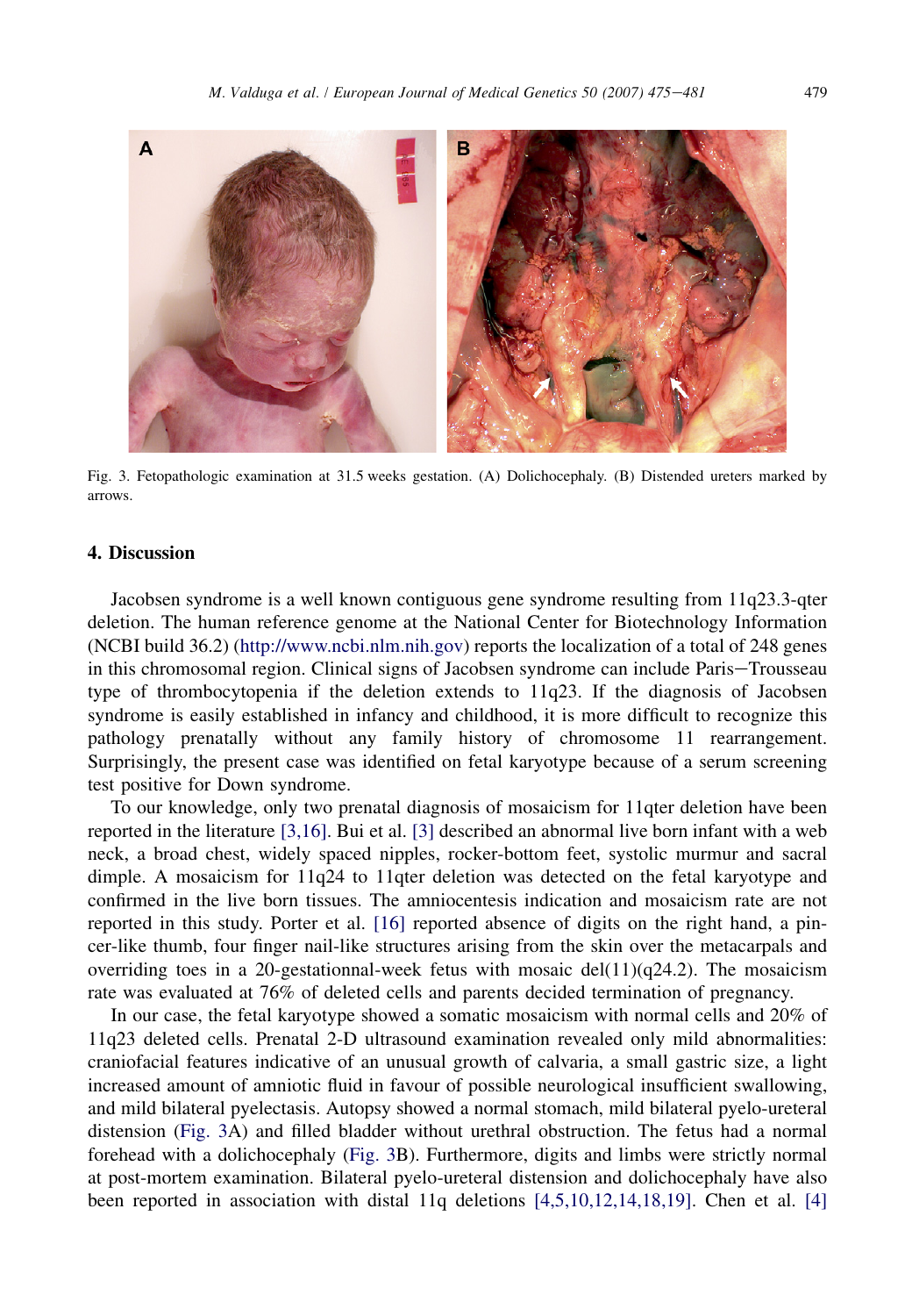described a 31-year-old primigravid woman who underwent amniocentesis at 20 weeks' gestation because of a maternal serum alpha-fetoprotein (MSAFP) level of 2.63 multiples of the median. Amniocentesis revealed a  $46, XY$ ,del $(11)(q24.2)$  fetal karyotype; the *de novo* deletion was observed on all metaphases. Chen et al. [\[4\]](#page-6-0) suggested that *de novo* distal 11q deletions may be associated with elevated MSAFP and abnormal sonographic findings of the digits and limbs in the second trimester. In the present case MSAFP level was decreased to 0.66 MoM, maternal serum human gonadotrophin chorionic (MShCG) was increased to 1.52 MoM. The phenotypic variability in prenatally reported cases of Jacobsen syndrome is most probably linked to the percentage of cells bearing the 11qter deletion.

Hematological features of PTS include thrombocytopenia (47%) or pancytopenia (23%) [\[15\]](#page-6-0) and platelets morphological abnormalities, i.e. some large platelets and the presence of red giant alpha granules in a platelet sub-population. The percentage of abnormal platelets is different from one patient to another (1% to 10%) and may be variable in the same patient with time. Although these morphological abnormalities are suggestive of PTS, there have been described in patients with myeloproliferative and myelodysplasic syndromes, May-Hegglin abnormality, Bernard-Soulier syndrome and also in  $0.04\%$  of patients without any hematological pathology [\[2,13\]](#page-6-0). The ineffective platelet production in bone marrow in PTS is explained by dysmegakaryopoiesis with many micromegakaryocytes constantly observed in patients affected by this pathology [\[2,7\].](#page-6-0) The dysmegakaryopoiesis has been linked to hemizygous loss of *FLI1* monoallelic expression in  $CD41<sup>+</sup> CD42<sup>-</sup>$  progenitors [\[17\].](#page-6-0) Up to now, hematological features of PTS syndrome have never been reported prenatally [\[3 ,16\].](#page-6-0) In cord blood of the present fetus, some large platelets [\(Fig. 2](#page-3-0)A) and rare platelets with giant alpha-granules [\(Fig. 2B](#page-3-0)) were found and help us to conclude that this fetus with only  $20\%$ deleted 11q23 cells was indeed affected by Jacobsen syndrome, the low mosaicism rate certainly explaining the attenuated phenotype. We confirmed that the FLI1 gene is included in the deletion; this finding is in agreement with hematological features of PTS in this fetus. The very high penetrance of PTS in the 11q deletion disorder and its exclusive association with this chromosomal deletion suggests that this bleeding disorder may be pathognomonic for 11q terminal deletion disorders [\[10\]](#page-6-0).

In previous studies, the extent of 11q terminal deletions has been evaluated by quantitative real-time PCR [\[1\]](#page-6-0) or by quantitative fluorescent PCR [\[4,5\]](#page-6-0). In the present case, we tried to evaluate the extent of the deletion by quantitative fluorescent PCR with seventeen microsatellite markers. The most proximal marker (D11S1356) and the most distal one (D11S934) were located 117.4 Mb and 125.6 Mb away from 11pter respectively. The results did not allow the detection of markers located within the deleted region; again this is most probably due to the low mosaicism rate (20%) for the 11q terminal deletion in our case.

The management of a mosaic for 11q terminal deletion detected in prenatal period is difficult because the clinical outcome at birth can not be correctly evaluated. We report the third prenatal diagnosis of a mosaic for a distal 11q deletion. Our case represents an interesting observation for several reasons. Initially, the first amniocentesis was performed because of a serum screening test positive for Down syndrome and surprisingly, fetal karyotype analysis revealed a moderate mosaicism rate for 11qter deleted cells. Echographic findings were not totally comforting about normal craniofacial growth and we suspected a possible neurovegetative dysregulation to explain the unusual size of the stomach in utero and the minor abnormalities of the urinary tract. We whish to emphasize that for our case cord blood analysis was crucial to establish PTS in prenatal period. These hematological data, combined with minor echographic signs, influenced parent's decision for termination of pregnancy. This decision needed several